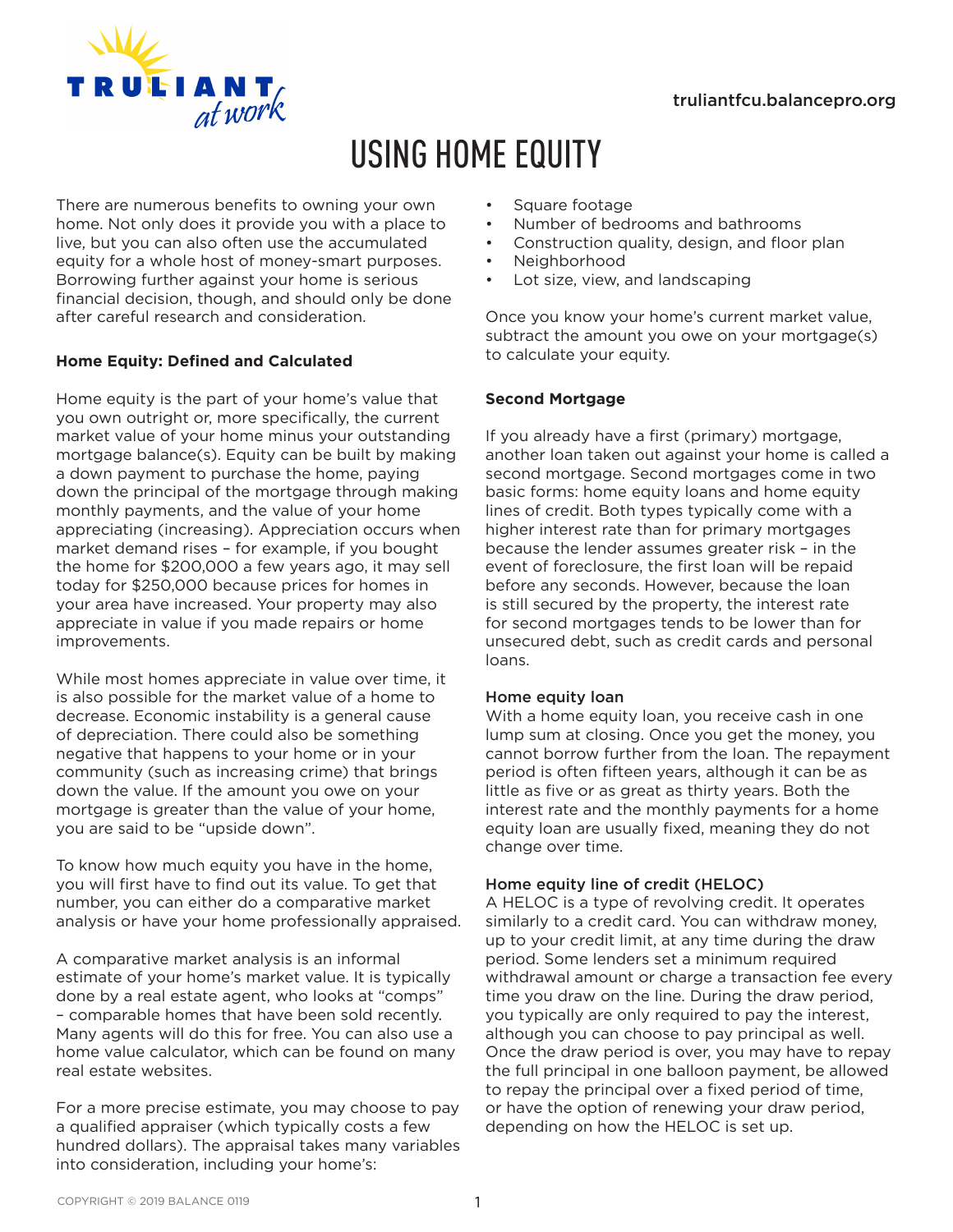

The interest rate for HELOCs is usually variable, meaning it can change over time. It is usually calculated as a base index, such as the prime rate (the rate financial institutions give their most creditworthy members), plus a margin. Because the interest rate affects your monthly payments and how much borrowing will cost you, it is a good idea to be aware of how much the rate can increase each adjustment period as well as over the life of the loan.

#### How much can you borrow?

How much you get from a second mortgage is based on your equity since it is your equity that is serving as collateral for the loan. (Of course, the lender will consider your income as well, and you will need a good credit score to be approved for the loan in the first place.) Every lender sets their own limit, although it is commonly less than the full amount of equity. Still, there are some lenders that may let you borrow up to the amount of equity you have or even more. It is never recommended that you borrow more than your equity, as this puts you upside down. It can be difficult, if not impossible, to sell your home while you are upside down.

What a lender is willing to give you is not the only factor. You should also consider what you can afford to repay. The more you borrow, the higher your monthly payments are. Remember, home equity loans and lines are secured loans. If you do not make the payments, the lender can foreclose on your house, just like if you do not pay your primary mortgage.

## Choosing a loan

Looking for a loan with a low annual percentage rate (APR – the cost of borrowing expressed as a yearly rate), is a good idea, since the lower your interest rate, the less borrowing will cost you. You also want to consider the closing costs (fees that are charged to process and disburse the loan). When you apply for a mortgage, the lender is required to give you an estimate of these costs in the Good Faith Estimate. Comfort is relevant too – if a lender is putting excessive pressure on you to borrow and does not answer questions openly, you probably want to go with someone else.

You may be wondering if it is better to get a home equity loan or a home equity line of credit. Because the APR for home equity loans and HELOCs are calculated differently, comparing the two isn't easy. The APR for home equity loans may include points and other finance charges, while the APR for a home equity line is only based on the periodic interest rate.

# truliantfcu.balancepro.org

However, you can consider what you will use the funds for. People generally take out a home equity loan to pay for a specific, one-time cost, such as credit card debt or an addition. Conversely, when people expect to use the funds over a period of time, a HELOC is often used.

## Tax benefits

For taxpayers that itemize their deductions, the interest that is paid on a second mortgage is deductible. However there are limits – unless the loan proceeds were used to substantially improve the home, you can only deduct the interest paid on the first \$100,000 of the second mortgage or the fair market value of the home minus the first mortgage amount, whichever is smaller. More information is available at www.irs.gov.

# **Refinancing**

Refinancing is the process of paying off the existing mortgage(s) with the proceeds from a new loan and using the same property as collateral. The refinanced mortgage becomes your new first mortgage. Refinancing can be done with your current lender or a different one. Unless you take cash out, refinancing does not involve "using home equity" but it is still helpful to understand the situations in which refinancing may be beneficial:

## Refinancing to reduce the interest rate

Interest rates constantly fluctuate, and many homeowners refinance their mortgage because the rate they can get today is better than the one on their original loan. A reduced interest rate provides the benefit of lowering the monthly payment, which puts more cash in your pocket. Will it save you money in interest? That depends. Stretching out the future repayment period to 30 years instead of whatever time is left on your existing mortgage will at least partially offset the interest savings (although you can pay extra and get rid of the mortgage quicker than 30 years). Additionally, when you refinance, you have to pay most of the same closing costs you paid the first time around. To determine if refinancing to a lower rate is financially beneficial, you can use the "Should I refinance calculator?" at www.balancepro.net/education/calculators.html.

## Refinancing to lower the payment

Getting a lower payment with refinancing can be achieved by lowering the interest rate, extending the repayment period, and/or refinancing for less than what was initially borrowed. While lowering payments can provides relief to those with cash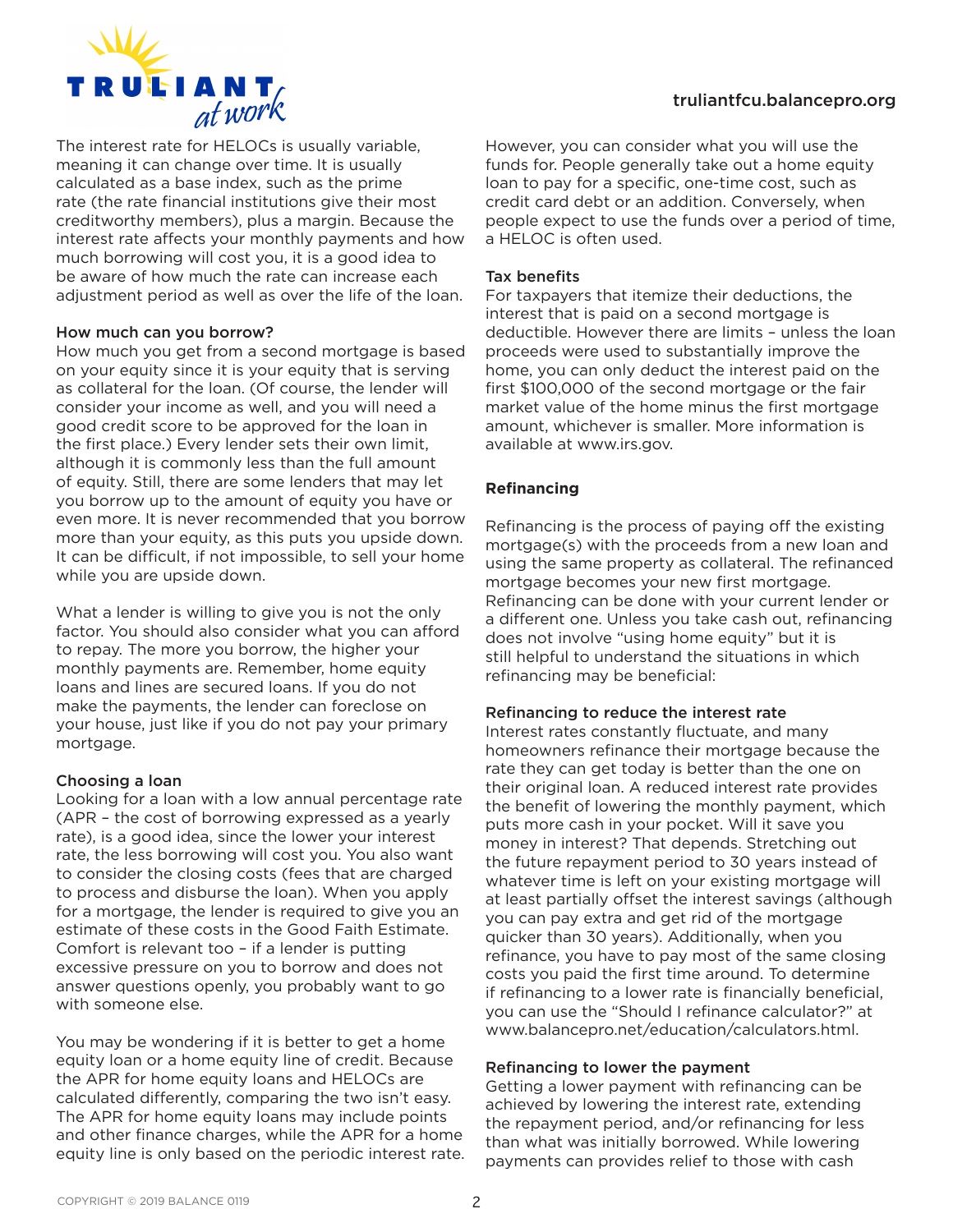

flow problems – and possibly prevent foreclosure – remember that having a lower payment means that you may pay more interest in the long run.

#### Refinancing to get cash out

With a cash-out refinance, you refinance your existing mortgage and also borrow an additional sum from your equity at the same time, giving you cash that you can use for whatever you want. Depending on your new interest rate and how much cash you take out, it is possible that your mortgage payments will increase. Before you take the cash out, you should carefully consider if you can handle the increase in payments.

#### How much can you borrow?

How much you can refinance for depends on the value of your house and what percentage of your home's value your lender allows you to borrow. Some lenders may let you refinance up to 100% of the value, but you may have to pay for private mortgage insurance until you rebuild 20% equity. Additionally, like with second mortgages, your income and credit score will also be considered.

# **Reverse Mortgage**

Many seniors find themselves with a limited income but a significant amount of equity in their home. A reverse mortgage is a tool that allows you to take the equity out of your house without having to sell it or make payments. (In some circumstance, it can also be used to purchase a home.) Like the name implies, a reverse mortgage is the reverse of a traditional mortgage. With a traditional mortgage, you make payments on your loan to the lender each month, increasing your equity and decreasing your debt. Eventually, if you stay in the home, you will own it free and clear. With a reverse mortgage, the lender pays you instead, reducing your equity and increasing your debt (since the money is a loan against your home's equity). You do not have to pay back the mortgage for as long as you live in the property.

There are several types of reverse mortgages:

• Home Equity Conversion Mortgages (HECMs) are the most widely available type of reverse mortgage and are backed by the Department of Housing and Urban Development (HUD). There are no income restrictions, and you can use the money for whatever you like. The amount of money you can borrow depends on your age, your home's value, where your home is located,

and the loan's interest rate.

- Single-purpose reverse mortgages are offered by some government and non-profit organizations to low or moderate-income seniors. Though borrowing costs tend to be inexpensive, availability is limited, and the cash can only be used for a specific purpose, such as home improvements, repairs, or property taxes.
- Proprietary reverse mortgages are private loans and are typically the most costly option. They may be appropriate if your home's value is very high since they can give a bigger cash advance than HECMs.

The basic requirements to qualify for a HECM are:

- Everyone on the title of the home must be at least 62.
- You must occupy the property as your primary residence.
- There must be a significant amount of equity in the home.
- You must complete a counseling session with a housing agency approved by HUD. (You can call (800) 569-4287 or visit https://entp.hud.gov/ idapp/html/hecm\_agency\_look.cfm to find an approved agency.

Unlike with a traditional mortgage, you do not need a good credit score to qualify for a reverse mortgage.

While a reverse mortgage can increase your cash flow, there are a few downsides to consider:

- It typically costs more than a traditional mortgage. The closing costs and mortgage insurance premiums can be quite high. (The HECM Saver comes with lower costs than a regular HECM, but you cannot borrow as much.) It generally does not make sense to get a reverse mortgage if you plan to move within a few years.
- Your total debt increases rather than decreases over time.
- Since you are using some or all of your home's equity, you are leaving less money to your heirs.

## **Factors to Consider**

For some, getting a second or reverse mortgage or refinancing could be the best option, for others, a mistake. Since you are putting one of your most important assets – your house – on the line, it is important to think carefully before acting.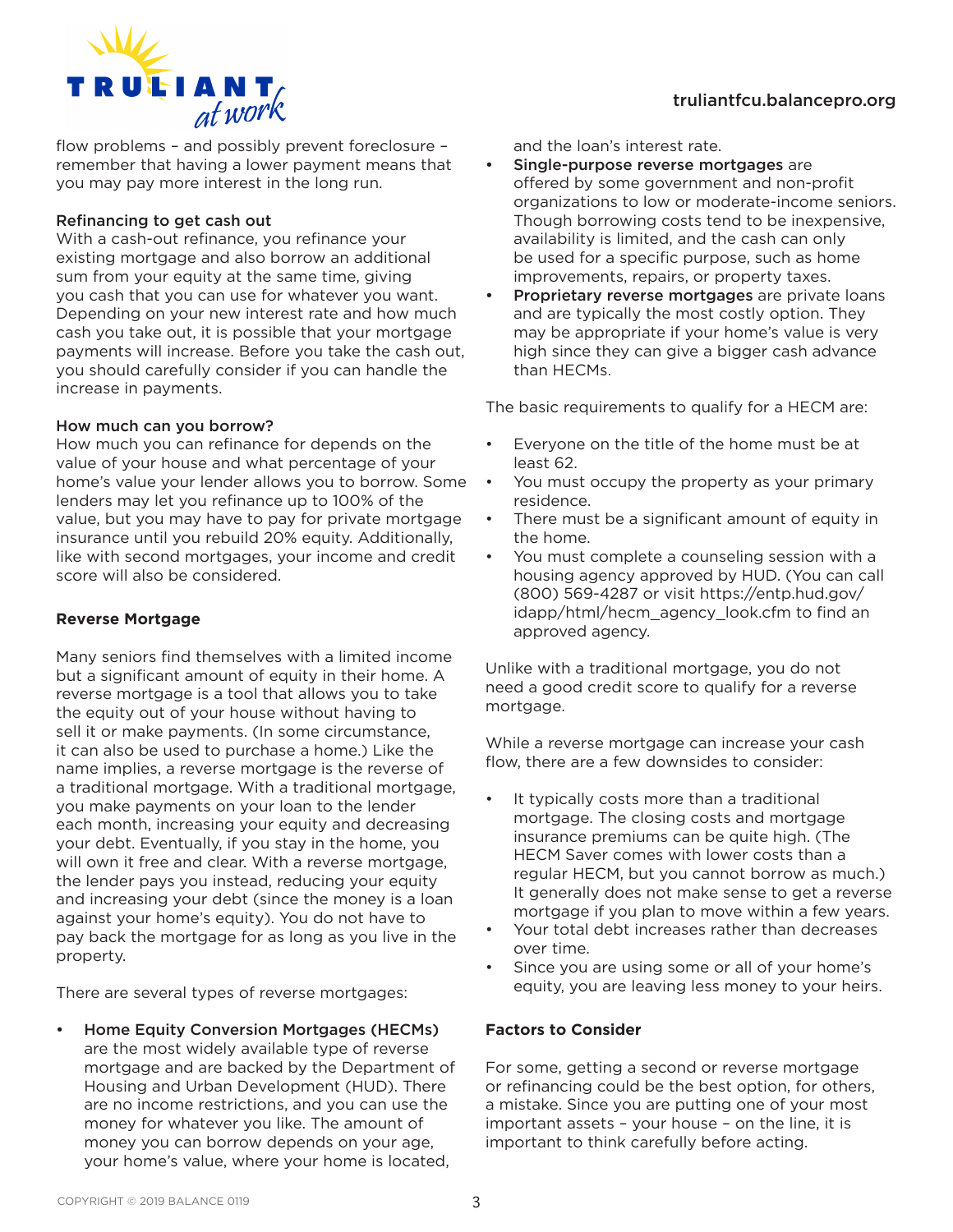#### truliantfcu.balancepro.org



#### What will the equity be used for?

By using your home's equity, you are decreasing your wealth and increasing your debt, so make sure you are using the money for a worthwhile purpose. Do you really want to take out a home equity loan so you can go on cruise? Popular uses of home equity include:

- Consolidating unsecured debt. Credit cards and personal loans often come with a high interest rate. A loan secured by your home will usually have a better interest rate and smaller monthly payment, and the interest paid will likely be tax deductible. Also, if you have many accounts, consolidating them into one payment can make your life much easier. Still, it is important to keep in mind that you are turning unsecured debt into secured debt. If you do not pay your credit cards, your house cannot be taken from you, but it can if you do not pay your first or second mortgage. Additionally, sometimes, when people pay off unsecured debt with their homes, they just wind up maxing out their old cards again, giving them more debt than before.
- Financing home improvements. Perhaps you want to change the cabinets in the kitchen, upgrade the bathroom, or add a whole new room. Home improvements can be expensive, and many people do not have the savings to pay for them. While renovations can increase your enjoyment of the house, as well as its value, remember not to borrow more than what you can afford to pay back. Think about what projects can wait if you have limited funds.
- A source of savings. Many people take out a home equity line in lieu of saving. Why not? The money is there when you need it, and you do not have to pay interest until you withdraw the funds. Unfortunately, it does not always work out. Your credit line can be frozen, meaning you will be no longer able to use the funds that were once available to you, or you be in a position where you cannot afford to repay what you borrowed. You could take out the money before you need it and put it in a savings account or invest it, but the money is not really savings, since you need to pay it back. Also, it will cost you if the interest you are charged on the home equity line is higher than the interest you earn from your savings account or investments.

#### Is the monthly payment affordable?

Never forget, if you cannot make your payments, you can lose your home. If you take out a second mortgage or, in many cases, do a cash-out refinance, your monthly payments will increase. If you are struggling now, taking out a second mortgage or

doing a cash-out refinance may only make your situation worse. Even if you want to use your equity for a responsible purpose, it is not a good idea to borrow if you cannot afford to make the payments.

#### What are the benefits?

In general, the lower the risk to the lender, the less interest you will have to pay. A loan secured by home equity does not have as much risk as a loan without collateral, so the interest rate for home loans is usually lower than that for credit cards and personal loans. The repayment period is usually longer as well, which makes borrowing large sums of money more affordable. Also, in most cases, the interest that you pay on a loan secured by a personal residence is taxdeductible, unlike the interest paid on a credit card or personal loan.

#### What are the alternatives?

If you need or want money, borrowing against your equity is not the only option. For example, you may be able to use credit cards or personal loans. The interest rates may be higher, but you do not put your home at risk. If you decide you can wait, you can save for your goals and perhaps avoid borrowing completely. Selling your house is another option. It allows you to access your equity without needing to worry about repayment.

#### **The Right to Cancel**

If you decide to borrow, but then regret it, you may be able to cancel if you act fast. The Truth in Lending Act, a federal law, gives you the right to cancel a loan secured by your home within three business days following the settlement, receipt of your disclosures, or receipt of your cancellation notice, whichever occurs last. You must notify the lender in writing, and you can only rescind if the loan is secured by your primary residence, not a vacation or second home. In addition, you are not given the right to cancel if you obtain the loan to buy or build your primary residence or are refinancing your loan with the same lender who holds your existing mortgage and do not borrow additional funds.

#### **Summary**

Chances are, you worked hard to buy your home. Don't make hasty decisions that can put it at risk. Read all paperwork thoroughly, and make sure you understand all of the terms before you sign anything. If you need to, get legal assistance. When done for the right reasons and under the right circumstances, using your home's equity can be a wise financial decision.